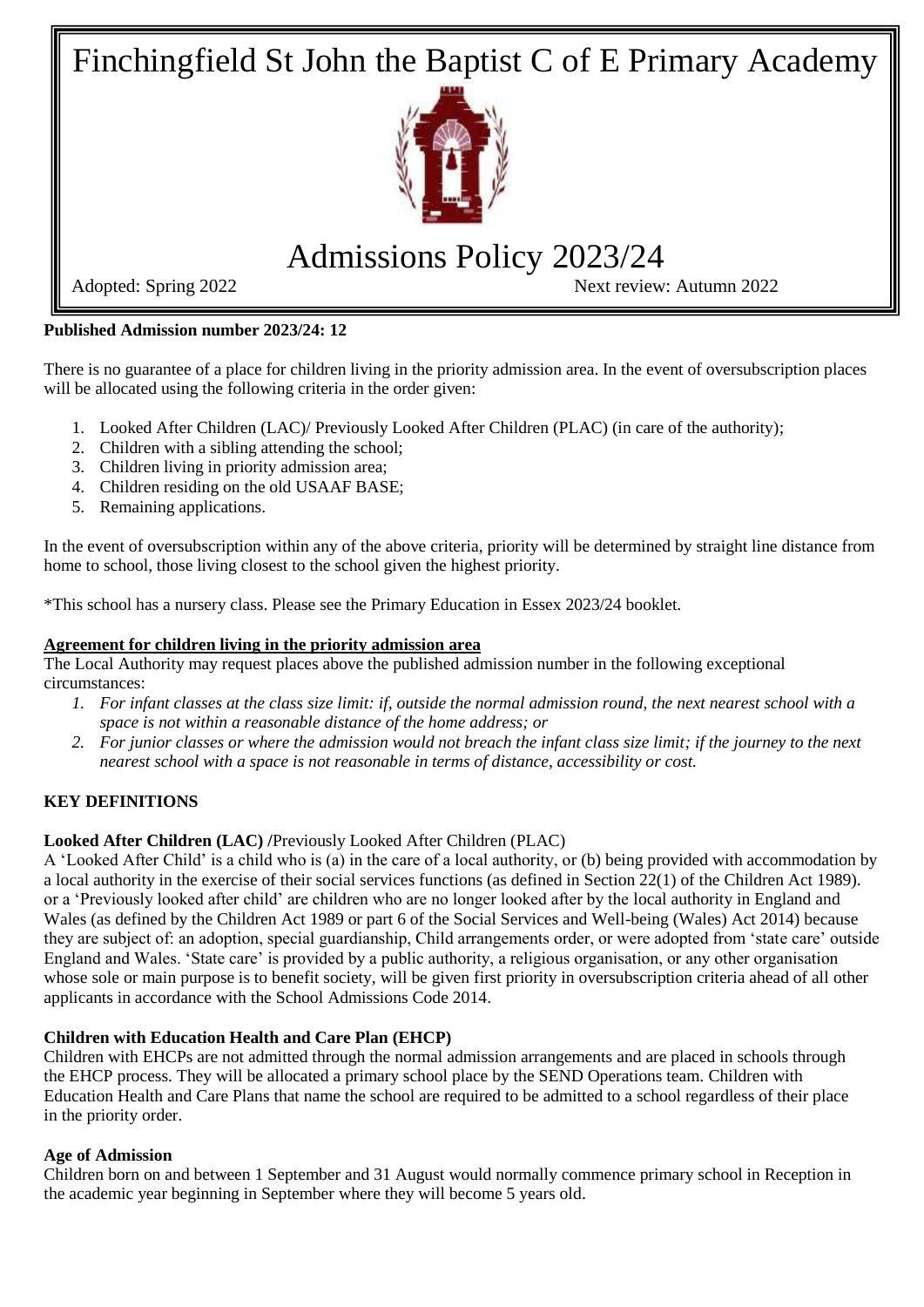As required by law, Finchingfield St John the Baptist CofE Primary Academy provide for the full-time admission of all children offered a place in the Reception year group from the September following their fourth birthday. Therefore, if a parent/carer wants a full-time place for their child from September (and is offered a place at the school) then they are entitled to that full-time place.

Parents/Carers can request that the date their child is admitted to school is deferred until later in the school year or until the child reaches compulsory school age in the school year. The law does not require a child to start school until the start of the term following their fifth birthday. Compulsory school age is reached at that point. Where entry is deferred, the school will hold the place for that child and not offer it to another child. The parent/carer would not however be able to defer entry beyond the beginning of the term after the child's fifth birthday, nor beyond the academic year for which the original application was accepted.

Parents/Carers can also request that their child attends part-time until the child reaches compulsory school age. Any parents/carers interested in taking up a part-time place initially should contact the individual school(s) for further details as to what this would entail.

Where parents/carers choose to defer entry, Finchingfield St John the Baptist CofE Primary Academy expect that the child would start at the beginning of a new school term/half term.

Where a parent/carer of a 'summer-born' child (22 April – 31 August) wishes their child to start school in the autumn term following their fifth birthday, they will need to apply for a place at the correct time for the normal admission round for the following academic year. Supporting evidence from relevant professionals working with the child and family stating why the child must be placed outside their normal age appropriate cohort must be submitted. The County Council will decide whether the application for a Reception place will be accepted or whether it will be treated as an application for a Year 1 place, the child's normal age appropriate cohort. If the application for a Reception place is not accepted this does not constitute a refusal of the place and there is no right to an independent statutory appeal.

#### **Distance tie breaker**

All straight line distances are calculated electronically by the Local Authority/Academy using data provided jointly by the Post Office and Ordnance Survey. The data plots the co-ordinates of each property and provides the addresspoint between which straight line distance is measured and reported to three decimal places. In the unlikely event of two applicants with an identical distance competing for a single place at a school the place will be offered to one applicant on the basis of lots drawn by an officer of the County Council or School Governor not involved in admissions.

#### **Siblings**

For applications made in the normal admission round a relevant sibling is a child who has a brother, sister, adopted brother or sister or stepbrother or stepsister living in the same family unit in the same family household and address who attends the preferred school or partner school in any year group excluding the final year. Biological siblings who attend the preferred school in any year group excluding the final year will also be treated as siblings irrespective of place of residence. Children residing in the same household as part of an extended family, such as cousins, will not be treated as siblings. For mid-year applications a sibling is a child who has a brother, sister, adopted brother or sister or stepbrother or stepsister living in the same family unit in the same family household and address as a child who attends or has been offered a place at the preferred school or partner school at the time of application and determination and with a reasonable expectation that the sibling will be attending at the time of admission.

## **Priority Admission Areas**

There is no guarantee of a place to children living in the priority admission area of a particular school. Details, including maps of priority admission areas are available on request from School Admissions. Proof of address for all applications that are approved and accepted by parents/carers is required before a child can start school. Proof of address must be a copy of one of the following:

- UK Driving licence
- Council tax notification for the current year
- A utility bill dated with the last six months (gas, electricity, water or landline telephone)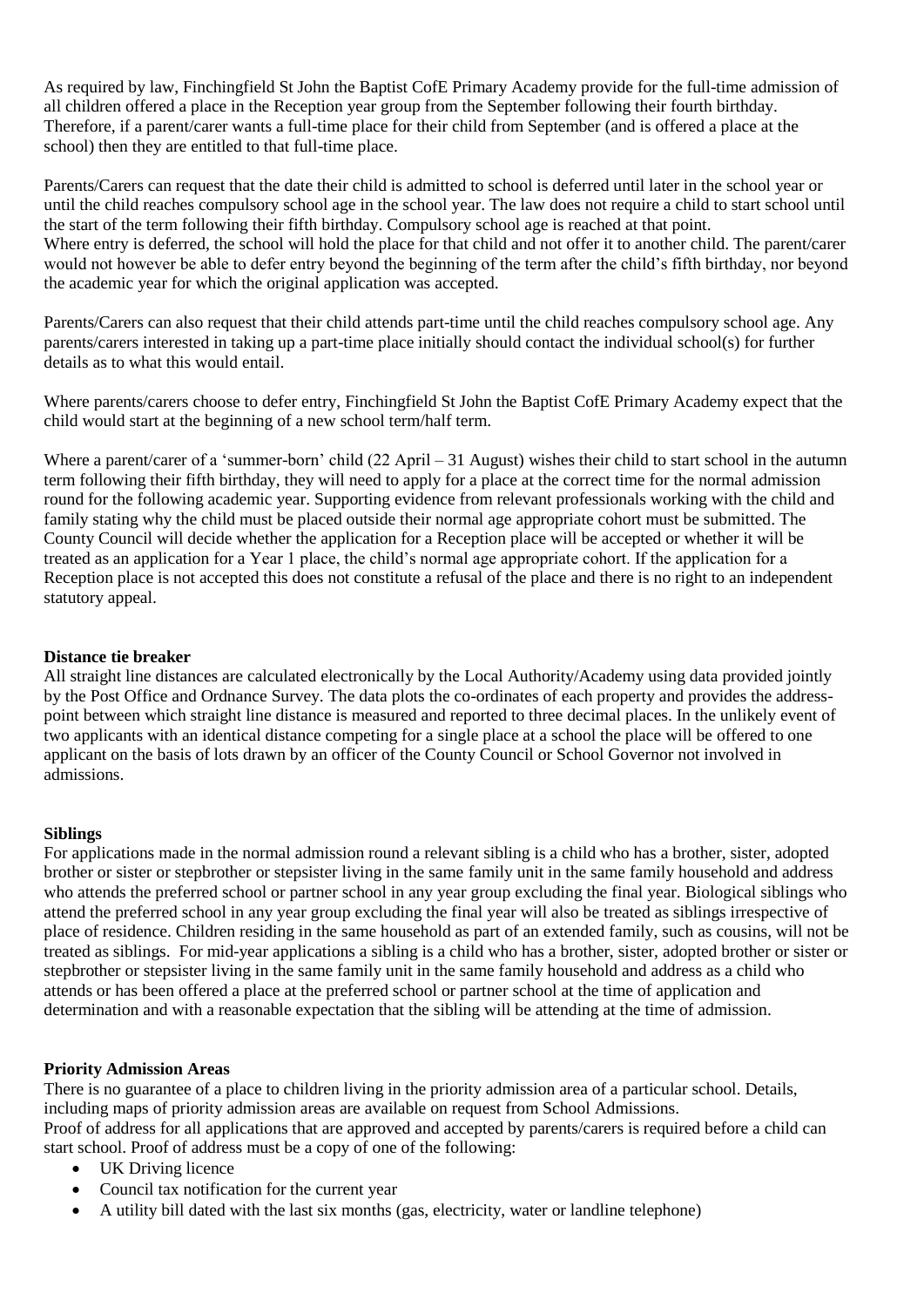Where there is reasonable doubt as to the validity of a home address, the LA/Trust/Academy reserves the right to make additional enquires including, in some cases, unannounced home visits. If a school place is secures through false information regarding a home address, the LA/Trust/Academy may withdraw the place offered. Home address applications are processed on the basis of the home address for the child at the time of application and determination, unless, where there is a new home address, proof of an exchange of contracts or copy of a tenancy agreement is provided.

#### **Twins, Triplets etc.**

For applications made in the normal admission round, if the last child to be offered a place is a twin and their sibling cannot be offered initially, the Local Authority will ensure both twins are offered a place. In the case of triplets or other multiple births, if the majority of children can be offered a place initially, the Local Authority will offer places to the remaining children. For example, if two triplets can be offered a place, the remaining child will also receive an offer of a place. For mid-year applications, where a family moves into an area necessitating a change of school for their twins (or triplets etc) and the majority can be offered a place then a place will be offered for the remaining child(ren). However, where the family does not move but wishes to transfer the children to another local school where there are insufficient places for all of them then a place would not normally be offered for all.

#### **Children from Overseas**

Provided you have a right of abode in England, you can apply for a school place. You can only apply once you have an address in England and are living here (except for the Armed Services/diplomatic families). If an applicant owns a property in Essex but is not yet living in it, although intends to take up residency at the Essex property before the start of the relevant academic term, the evidence of this must be provided on application.

#### **Waiting lists**

A waiting list for children applying for a Reception place is held by Essex County Council until the end of the first week of the autumn term and thereafter by the academy. This will be maintained until the end of the autumn term for a reception application. Mid-year applications will be placed on a waiting list by the academy, if requested by parents. Applicants will be ranked on these waiting lists in priority order, according to the school's admission criteria.

#### **Can an offer of a place be withdrawn?**

Once an offer of a place has been made, it may be withdrawn in certain circumstances such as: failing to respond to an offer within two weeks; making an intentionally misleading or fraudulent (e.g. falsely claiming to live in a catchment area: even if the child has started at the school, they may be asked to leave); where a place was offered in error but the local authority has only a very short space of time to withdraw the offer in this case.

## **How to make an application for Admissions for Primary School Places (September Reception starters only)**

To make an admission to the school please visit the ESSEX.GOV.UK website (see link below). <https://www.essex.gov.uk/apply-for-a-primary-school-place>

#### **Late Applications**

Applications received after the published closing date will be treated as late applications unless there is evidence to show that the application or amendment could not reasonably have been made on time. A new preference or change in the order of preferences will not be accepted after the closing date unless the circumstances are deemed to be exceptional. Late applications will be given a lower priority and will be dealt with after all on time applications in the first round of offers in April. Where a school is oversubscribed late applications will be refused and ranked according to the admission criteria on any waiting list held for the particular school. All late applications will be considered by the Local Authority to ascertain whether exceptional circumstances for late submission exist. Where that is deemed to be the case the application will be treated as 'on time'. Where a school is oversubscribed late applications received after the first round of offers in April will be refused and ranked according to the admission criteria on any waiting list held for the particular school.

## **Applications made after the start of the autumn term (Mid-year applications)**

Applications are made directly to Canonium Learning Trust on behalf of Finchingfield St John the Baptist CofE Primary Academy. If there are spaces in the year group an offer will be made (an offer letter will be sent within 10-15 school days) or if not a refusal will be sent (a refusal letter will be sent within 10-15 school days) and the right of appeal given if it was a first application for the year group. A copy of the offer or refusal letter is emailed to ECC admissions within 2 days of sending to parents/carers in accordance with legal requirements. Unless there is a